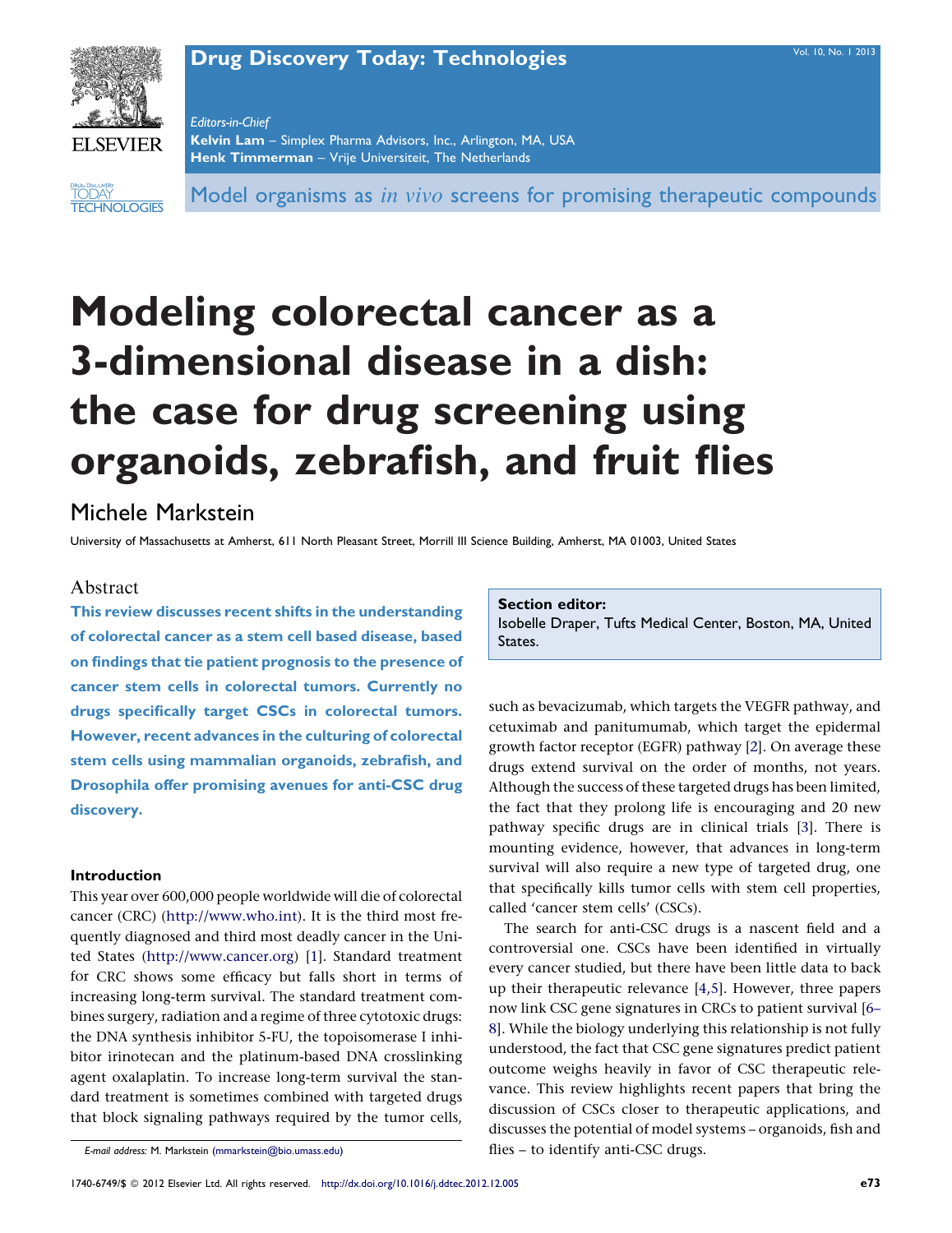# The CSC controversy

The CSC hypothesis posits that tumor growth and tumor recurrence are fueled by cells with stem cell characteristics, endowing them with the ability to make more copies of themselves and to give rise to all the differentiated cells of the tumor [\[9](#page-7-0)]. Support for this hypothesis has hinged on the xenograft assay, which tests the ability of human cells to initiate tumors when transplanted into mice. Typically, only a fraction of cells within a tumor can initiate tumors in this assay. These 'tumor-initiating cells' are also referred to as CSCs because they tend to give rise to tumors with the same cellular diversity and architecture of the parental tumor, reminiscent of the ability of normal stem cells to give rise to the diversity of cell types in a tissue. The xenograft assay thus distinguishes CSCs, the cells with the capacity to reinitiate tumors from the remaining 'bulk cells' of the tumor, which are by comparison inert.

The distinction of CSCs from bulk cells has generated widespread interest and scrutiny because of its radical therapeutic implication, namely that chemotherapeutics that shrink or 'debulk' tumors, will remain prone to the problem of tumor recurrence, whereas chemotherapeutics that target CSCs (typically a small population of cells), may be able to permanently eradicate tumors [\[10,11](#page-7-0)]. The controversy rests in whether the CSCs identified by the xenograft assay are meaningfully distinct from the bulk cells as to warrant a search for novel therapeutics that can target CSCs.

The debate about CSCs is really a debate over the reliability of the xenograft assay. The assay has been used to identify CSCs across many tumors including breast, brain and CRCs [\[12\]](#page-7-0). Indeed, it is the gold standard by which CSCs are defined [\[13\]](#page-7-0). However, the xenograft assay challenges cells to do much more than initiate tumors, and may therefore lead to the classification of cells as CSCs or bulk cells for reasons that have nothing to do with tumorigenicity. For example, in challenging human tumor cells to take root not merely at a different location from the parental tumor, but in a different species, the assay tests the ability of human cells to survive outside of humans. The ability of human tumor cells to thrive or not thrive when transplanted into a mouse might therefore reflect differences in their dependence on human-specific growth conditions rather than differences in their tumorigenicity [[14](#page-7-0)].

Another confounding problem with xenografting human tumor cells to mouse hosts is that the ability of a cell to initiate a tumor is contingent not only on the cell, but also on the mouse. This 'mouse effect' can have a huge impact as demonstrated by Quintana et al. [[15](#page-7-0)] who tested human melanoma cells in two mouse strains: the sick NOD/SCID strain (non-obese diabetic/severe combined immunodeficiency), and the even sicker NOD/SCID IL $2\mathrm{rg}^{-/-}$  strain (interleukin-2 receptor gamma chain null). In the NOD/SCID strain only 1 in a million melanoma cells were found to reinitiate tumors, leading to the conclusion that melanoma CSCs are rare. However, in the NOD/SCID IL2rg $^{-/-}$  strain as many as one in three cells reinitiated tumors, revealing that melanoma CSCs are actually quite common. These results demonstrate that in some instances the mouse effect obscures the ability to detect CSCs, leading to the conclusion that CSCs may not be as rare as originally argued. However, this possibility does not negate the existence of CSCs as a class of cancer cells worthy of therapeutic consideration.

While studies such as the one by Quintana et al. [\[15\]](#page-7-0) clearly demonstrate that the xenograft assay is flawed, this does not mean that the CSC hypothesis itself is flawed. Indeed the fact that human tumor cells can initiate tumors in xenograft assays confirms that tumor cells with stem cell properties exist. The critical question should not revolve around the strengths and flaws of the xenograft assay, but instead should ask what relation, if any, do CSCs have on outcome of human cancers?

Until recently, this has been surprisingly difficult to answer because CSCs are hard to isolate. For example, the CSCs identified by xenograft assays are not typically isolated as pure populations of cells. Instead, CSCs have been identified as cells that become enriched within populations of tumors cells sorted by their expression of cell surface proteins. For example, colorectal CSCs have been enriched by sorting tumor cells on the basis of expression of CD133 [[16,17\]](#page-7-0) and CD44 [\[18\]](#page-7-0). In some instances, individual colorectal CSCs have been identified in CD44 populations based on their ability to initiate tumors as single cells in xenograft assays [[19\]](#page-7-0). However, no definitive CSC-specific markers were identified by these experiments, thus precluding further purification and study of CSCs. Interestingly, the breakthrough linking stemness to cancer cells has come from a better understanding of normal stem cells rather than the CSCs identified by xenograft assays. This has been pioneered in the understanding of CRCs, the subject of this review, and is likely to apply to cancers generally.

# Gene expression signatures of intestinal stem cells bulk up the CSC hypothesis

In 2007 and 2008, a variety of intestinal stem cell (ISC) specific markers were identified [\[20](#page-7-0)], leading to the unequivocal identification of two distinct classes of stem cells: a rapidly cycling population of Lgr5-expressing cells located at the crypt base [\[21](#page-7-0)] and a quiescent population of Bmi1 expressing cells located at the +4 position relative to the crypt base cells [\[22\]](#page-7-0) reviewed by Li and Clevers [[23\]](#page-7-0) ([Fig.](#page-2-0) 1). Lgr5 encodes a G-coupled protein receptor that promotes Wnt signaling by binding the Wnt agonist R-spondin [\[24\]](#page-7-0). It is uniquely expressed by the rapidly cycling stem cells, but is dispensable for Lgr5 stem cell self-renewal and differentiation [[24\]](#page-7-0). Bmi1 is a member of the Polycomb Repressive Complex 1 (PRC1); it is expressed in stem cells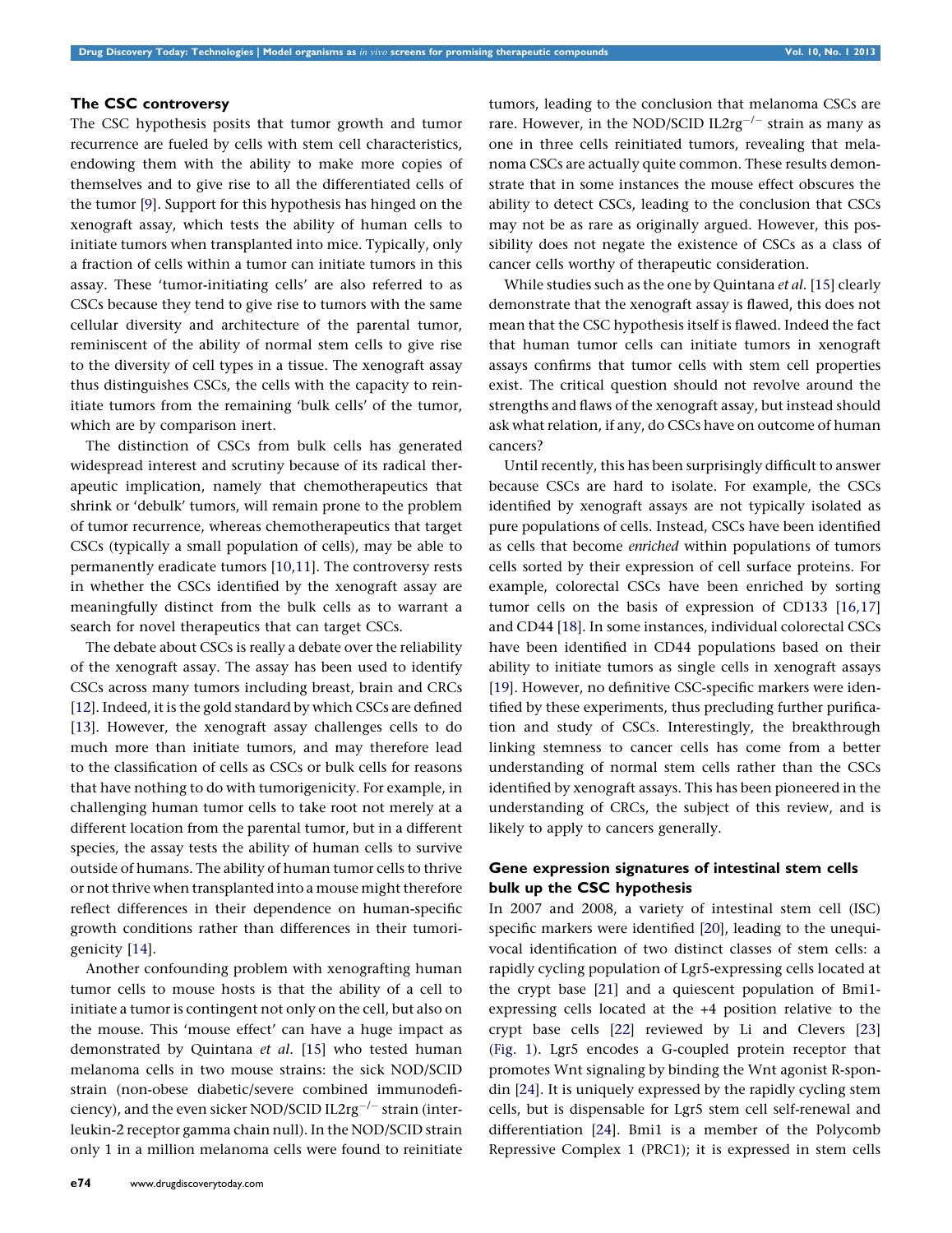<span id="page-2-0"></span>

in several tissues [[25](#page-7-0)] and within the gut it is expressed in the quiescent +4 stem cells.

By in vivo lineage tracing, using the promoters of Lgr5 and Bmi1 to drive the expression of stable reporters, the Lgr5 and Bmi1 cell populations were shown to give rise to all the differentiated cell types in the intestine: the absorptive enterocytes and the three secretory lineages: goblet cells which secrete mucous, enteroendocrine cells which secrete hormones; and paneth cells which secrete innate immunity proteins such as defensins, as well as ligands for the Wnt, Notch, and EGFR pathways [[26,27\]](#page-7-0) (Fig. 1). Additionally, recent experiments have shown that Lgr5 and Bmi1 cells can each directly give rise to all of the differentiated cell lineages independently of one another [\[28–30](#page-7-0)].

The link between stemness and CRC was made by three independent groups who looked specifically at the gene expression signatures of Lgr5 stem cells. They found that gene expression signatures associated with Lgr5 stem cells were enriched in advanced human CRCs [\[6–8\]](#page-7-0). Each group arrived at Lgr5 stem cell expression signatures differently, using either healthy mouse ISCs [\[6](#page-7-0)], healthy human ISCs [[8](#page-7-0)], or human adenoma (early tumor) ISCs [\[7,8\]](#page-7-0). Yet each came to the same conclusion: based on comparisons with hundreds of publicly available colorectal tumor expression profiles they found that patient prognosis could be predicted based on how well the patients' tumors matched Lgr5 expression signatures. In each case, tumors with Lgr5-like expression signatures tended to be more deadly than those lacking the signature.

Merlos-Suárez et al. [[6\]](#page-7-0) found that tumors enriched with mouse ISC derived Lgr5 signatures were  $10\times$  more likely to recur than tumors lacking enrichment of this signature. In response to criticism that the signature was from a mouse, they 'humanized' the signature by keeping only those genes that had been previously shown to be expressed in human crypt tissue samples [[31](#page-7-0)]. The humanized Lgr5 signature likewise had prognostic power; however, it was no greater than the complete mouse-derived signature, thus confirming the results and utility of the original mouse signature. Con-sistent with these results, de Sousa et al. [[7](#page-7-0)] found that an Lgr5-like signature derived from primary cultures of human CSC spheroid cells could be used to predict the likelihood of tumor recurrence using the same dataset as Merlos-Suárez et al., as well as a set of 90 CRC stage II patients that they followed from their own institute. A slightly different approach was taken by Dalerbra et al. [\[8](#page-7-0)], in which they used single cell PCR to define 'bottom of the crypt' Lgr5 associated signatures of immature cells and 'top of the crypt' associated signatures of differentiated cells in human healthy colon and adenomas. Interestingly, they found that a two-gene classifier that specifically excludes Lgr5 associated signatures was sufficient to predict the likelihood of tumor recurrence in a set of over 1500 tumor samples. Each of the three studies arrived at the same conclusion: predictions based on the Lgr5 signature (or lack of it) provided better prognostics than the longstanding practice of staging tumors with the cell morphological standards set forth by the American Joint Committee on Cancer [\(http://www.cancerstaging.org](http://www.cancerstaging.org/)).

The fact that three groups working with different sources of Lgr5 related signatures and hundreds of different tumor expression profiles found that Lgr5 gene signatures correlate with tumorigenicity, indicates that tumor cells with Lgr5 related signatures are therapeutically relevant. The next step will be to understand what it is about the biology of Lgr5 related cells that makes them especially tumorigenic. The most obvious explanation is that because Lgr5 related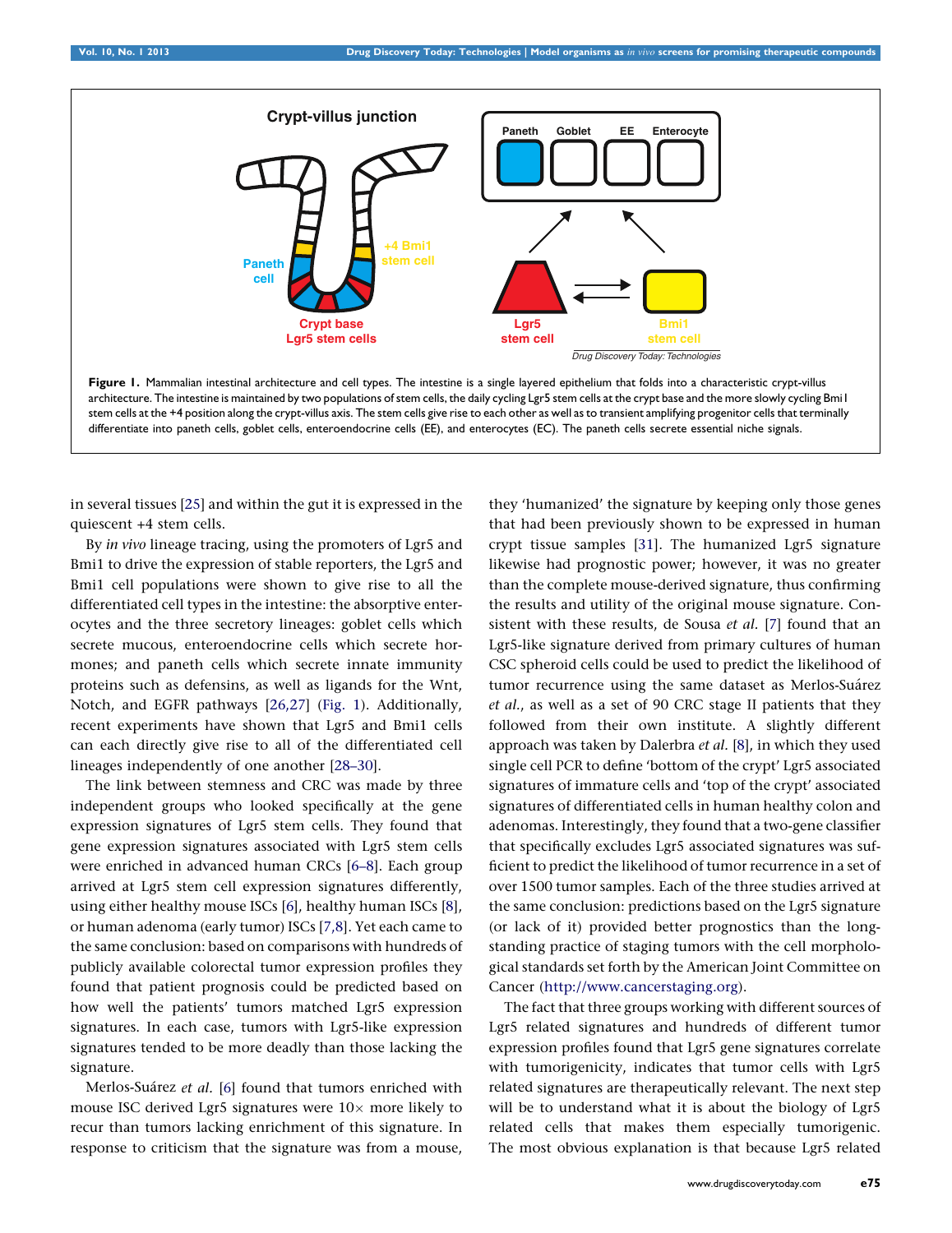signatures are derived from bona fide stem cells, tumor cells expressing Lgr5 related signatures have stem-like features, making them the most deadly cells within the tumor, as predicted by the CSC hypothesis.

However, another possibility has been raised by de Sousa et al. [[7\]](#page-7-0), who argue that the Lgr5 signatures within tumors are incomplete representations of the Lgr5 signatures of bona fide stem cells, thus raising the possibility that the deadly tumor cells might not be stem-like at all. They argue that the tumor Lgr5 signature has more in common with 'de-differentiated cells' than the stem cells from which the signature was derived. However, the possible identities of Lgr5 tumor cells, as either stem-like or 'de-differentiated,' are not mutually exclusive and will be resolved by a deeper understanding of how the genes in the Lgr5 signature relate to stemness.

As a case in point, two of the genes missing from the tumor Lgr5 signature are Lgr5 itself and Axin, both expressed downstream of the Wnt pathway [\[20](#page-7-0)]. Since the Wnt pathway is essential for stem cell maintenance, the lack of expression of some Wnt target genes in tumor Lgr5 cells might suggest that they are missing key elements of stemness. However, because the Wnt pathway drives the expression of several target genes in ISCs [\[20](#page-7-0)], the lack of expression of some targets is not equivalent to the lack of Wnt signaling. For example, Lgr5, the first Wnt target gene found to definitively mark the crypt base stem cells, is not required for stem cell maintenance [\[24,32](#page-7-0)]. Thus, the lack of expression of Lgr5 in tumor 'Lgr5 cell' signatures is unlikely to impact the stemness of those cells. The crypt base stem cells are called Lgr5 cells for historical reasons, because they express Lgr5, not because they require Lgr5.

Moreover, some genes that are important for the stemness of normal stem cells may not be required in the context of the altered genetics of tumorigenic stem cells. Axin, another Wnt target missing from tumor Lgr5 signatures, is a perfect example of this: in normal ISCs Axin forms a complex with adenomatous polyposis coli (APC) to inhibit the Wnt pathway. The complex shuttles the Wnt transcriptional activator, b-catenin to the proteasome. However, in the majority of CRCs, APC is no longer present or active. Because Axin does not appear to be sufficient to suppress  $\beta$ -catenin alone, its absence or presence in the majority of CRCs is probably obsolete. Thus while Axin is an integral part of the normal ISC signature, it does not appear to be an essential component of the CSC signature.

In summary, although Lgr5 and Axin are expressed in bona fide ISCs, the absence of these genes in the Lgr5 tumor signature likely has no impact on the stemness or biology of these cells. Thus, while the exact 'stemness' of Lgr5 related tumor cells remains to be determined, the fact that the signature is from Lgr5 stem cells suggests that studying the biology of Lgr5 stem cells will contribute to the development of effective cancer therapeutics.

# Two stem cell populations in the intestine may give rise to different classes of CSCs

In addition to the fast cycling Lgr5 stem cells, the intestine is also maintained by a population of slow cycling cells at the +4 position of the crypt, marked by the expression of Bmi1 [[22,30,33\]](#page-7-0), telomerase reverse transcriptase (mTERT) [\[29](#page-7-0)], and Hopx [\[28\]](#page-7-0). Since the cells at the +4 position are rarely seen co-expressing all three of these markers at the same time, it is unclear if slow cycling stem cells at the +4 position are functionally distinct from one another [[34\]](#page-7-0). However, because there are no data indicating that the +4 cells are functionally different from each other, they are often referred to by the founding marker of the +4 population, Bmi1.

The slow cycling cells at the +4 position may prove even more informative than the Lgr5 cell population because they exhibit hallmarks of CSCs that are specifically associated with the increased tumorigenicity and drug resistance seen in advanced stages of cancer [[5](#page-7-0)]. For example, they are largely quiescent [\[22\]](#page-7-0), a feature associated with the drug resistance of CSCs. Consistent with this possibility, the slow cycling cells, but not the faster cycling Lgr5 cells, are radio-resistant [[29,33\]](#page-7-0). In addition, they express high levels of mTERT, an enzyme associated with the long-term survival of stem cells, and presumably the indefinite growth of CSCs. Given these similarities with CSCs, it will be interesting to compare the gene expression signature(s) of slow cycling stem cells with that of the Lgr5 stem cells and to determine their respective prognostic power.

Just as the normal intestine is maintained by two (or more) distinct populations of stem cells, CRCs are likely to be maintained by multiple types of CSCs, each constituting different fractions of the population and each providing different prognostic power.

## Models to identify anti-CSC drugs for CRC

Based on biology of stem cells, it should be possible to eliminate CSCs by two distinct approaches: one is to block stem cell maintenance and the other is to induce stem cell differentiation. Stem cell maintenance can be blocked in the intestine by interfering with either the Wnt or Notch signaling pathways [[35,36](#page-7-0)]. Of these pathways, the Wnt pathway has been a major focus for colorectal therapeutics because it is hyperactivated in over 85% of colorectal tumors [\[37](#page-7-0)]. Although mutations in the Notch pathway are not commonly associated with CRCs, blocking the Notch pathway is also effective at stopping the progression Wnt-induced adenoma models [\[38\]](#page-7-0). Moreover, inhibition of the Notch pathway not only blocks stem cell proliferation but also converts all the progenitor cells (called transient amplifying cells) into terminally differentiated goblet cells.

Thus, one method with which to identify CSC therapeutics is to design drug screens to target the Wnt and Notch signaling pathways. Indeed two recent studies independently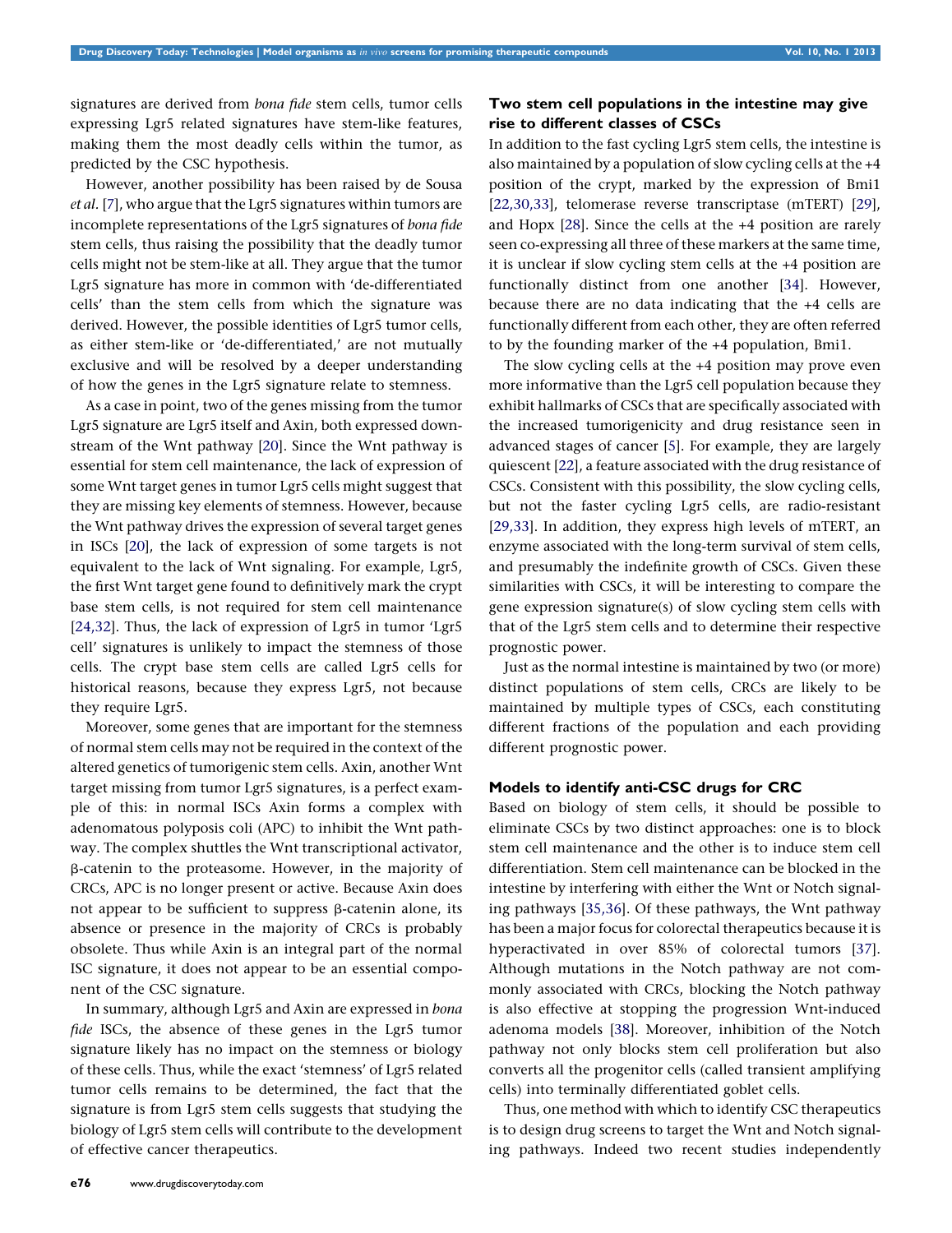<span id="page-4-0"></span>identified small molecules that suppress activating mutations in the Wnt pathway by stabilizing Axin, an endogenous repressor of the Wnt pathway [\[39,40](#page-7-0)]. Likewise a class of inhibitors of the Notch pathway called gamma-secretase inhibitors have been shown to effectively block stem cell maintenance and to force the differentiation of progenitor cells in murine models of intestinal adenoma [[38](#page-7-0)] and a related cancer, metaplastic Barrett's esophagus [\[41](#page-7-0)].

While the effects of chemically blocking the Wnt and Notch pathways are exciting in their own right, they also point to the feasibility of conducting more ambitious 'unbiased screens' to capture any small molecule, regardless of the specific pathway it might affect, for its ability to impact stem cell maintenance and/or differentiation. However, thus far there have been only a handful of unbiased anti-CSC screens reported for the entire CSC field [\[42,43\]](#page-7-0) and none involve intestinal CSCs. The major hurdle to developing such screens has been finding methods to culture stem cells. This is a challenge because stem cells, perhaps more than any other cell type, depend on interactions with their microenvironment or niche [\[44\]](#page-7-0). One method to overcome this problem is to develop culturing conditions that can mimic the complexity of the niche. Yet another method is to circumvent the niche problem altogether by screening in whole animals.

The remaining sections of this review discuss three emerging model systems that are likely to provide new opportunities to screen for drugs that can block the growth of colorectal CSCs: organoids, zebrafish and fruit flies. Organoids are ex vivo 'mini-guts' that can be cultured long-term directly from mice [[45](#page-7-0)] or grown from individual ISCs [\[46\]](#page-7-0) using culture conditions that mimic ISC niche signals. Zebrafish larvae and fruit flies by contrast provide in vivo 'miniguts,' which exhibit many features in common with their mammalian counterparts. To date none of these systems have been used for anti-CSC drug screens. However, recent advances indicate that each system could evolve into new screening paradigms for the discovery of anti-CSC drugs for CRC.

#### Organoids: 3-dimensional mini-guts in a dish

In 2009 two groundbreaking papers were published showing that ISCs can be maintained for long periods lasting from months to over a year within ex vivo mini-gut or organoid structures [\[45,46\]](#page-7-0). Ootani et al. cultured minced pieces of gut with myofibroblasts, cells that constitute part of the niche, whereas Sato *et al.* cultured single Lgr5 stem cells with growth factors they had identified in the niche. Both methods led to the development of self-renewing organoids that contained the full complement of cells of the intestinal tract.

The resulting organoids were found to resemble both the morphology and functionality of the normal intestine. For example, organoids grow as a single layer of cells that folds into the basic crypt-villus-architecture of the normal



paneth cells, surrounding visceral muscles and basal lamina. Paneth cells express the Notch ligand, DLL4 and secrete essential ligands including: WNT3, WNT11, EGF and TGFa. The organoid niche is supplied exogenously and includes several but not all of the paneth ligands, plus a host of other ligands and small molecules. The Drosophila niche includes many of the same ligands that are supplied by paneth cells in mammals, including the Notch ligand DELTA, which is expressed on the surface of the ISCs (intestinal stem cells), and WNT and EGF homologs that are secreted by the surrounding visceral muscle.

intestine (Fig. 2). Additionally, recent work by the Watanabe laboratory (2012) [\[47\]](#page-7-0) showed that organoids retain the functionality of the intestine when transplanted back into test animals. This was demonstrated by elegant transplantation experiments showing that GFP-labeled organoids can replace damaged colonic tissue when transplanted into colons of mice that had been treated with the colitis inducing chemical dextran sodium sulfate (DSS) [\[47](#page-7-0)]. Together these experiments demonstrate that stem cells cultured within organoids retain the capacity for stem cell self-renewal and differentiation.

The initial establishment of organoids quickly led to a series of papers describing methods to culture organoids from a variety of intestinal samples. A slew of ligands, small molecules, and extracellular matrices have been used, including: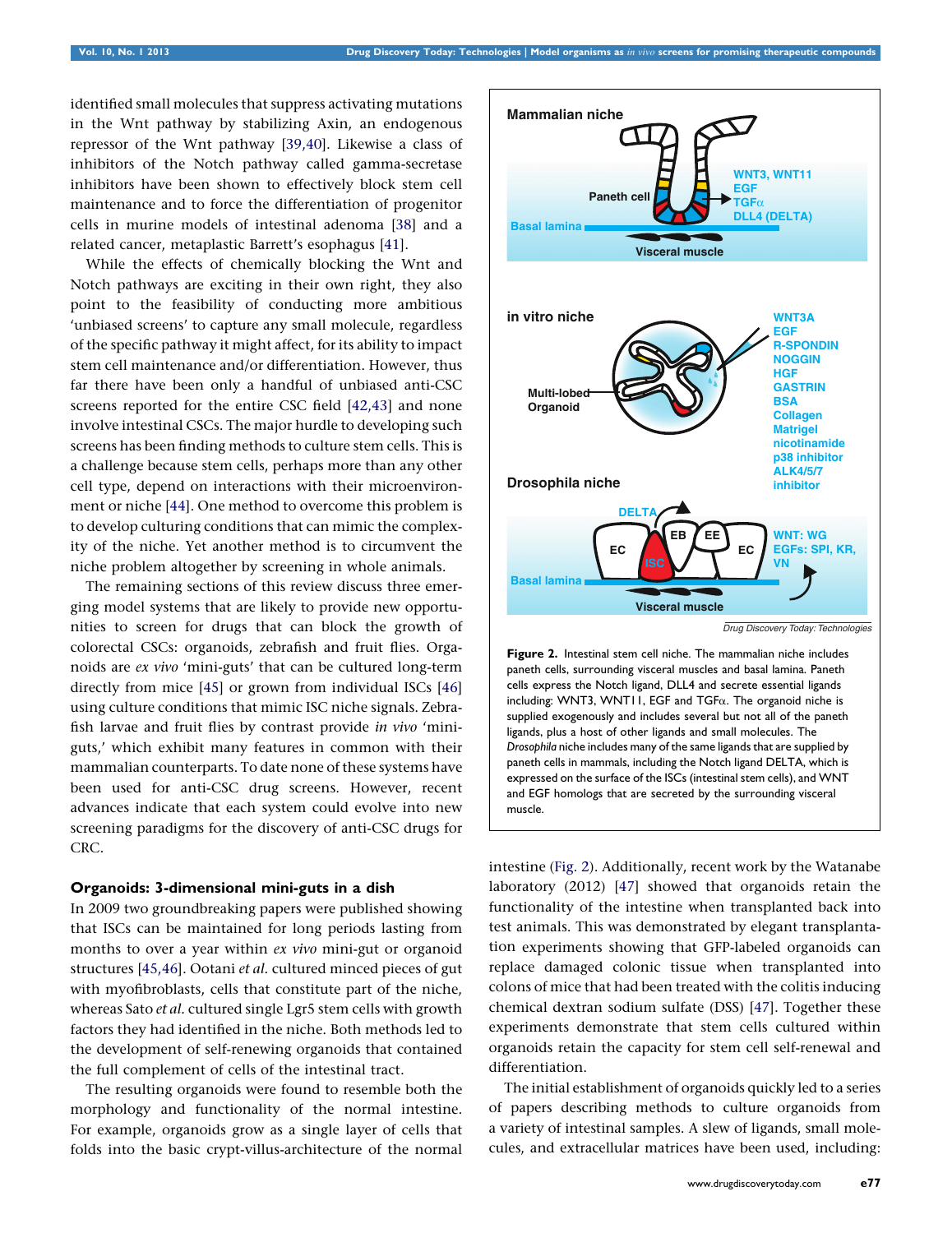EGF, WNT3A, R-SPONDIN, NOGGIN, hepatocyte growth factor, nicotinamide, gastrin, a p38 inhibitor, an Alk4/5/7 inhibitor, as well as laminin-enriched matrigel, BSA and collagen [\(Fig.](#page-4-0) 2). Using combinations of these factors, organoids can be cultured from mouse stomach small intestine and large intestine [[45–49](#page-7-0)], as well as from healthy human colon cells and CRCs [[47,49,50](#page-7-0)]. Moreover, organoids can be initiated not only from rapidly cycling Lgr5 stem cells but also from slowly cycling Bmi1 stem cells [[28,30,33](#page-7-0)]. The ability to create organoids from so many different sources of stem cells opens the possibility of a wide range of chemical screens to address specific biology of different kinds of intestinal cancers.

Given that stem cells both self-renew and differentiate within organoid cultures, it is conceivable to use these cultures to screen drugs that affect maintenance and/or differentiation. Indeed, it has been found that the stem cells in organoids respond to Wnt and Notch inhibitors in the same way as they do in vivo. For example, interfering with the Wnt pathway by addition of the secreted inhibitor Dickkopf-1 results in loss of stem cell maintenance, resulting in loss of the organoids. Conversely augmenting Wnt signaling with high doses of either the Wnt agonist R-spondin, or Wnt3A itself, leads to hyper-proliferation of stem cells [\[45,49\]](#page-7-0). Stem cell differentiation in organoids is also sensitive to chemical perturbations. For example, treating organoids with a drug that blocks the Notch pathway, the gamma-secretase inhibitor dibenzazepine, drives the differentiation of progenitor cells into goblet cells [\[45,49](#page-7-0)]. These experiments thus establish the 'druggability' of organoids.

Translating the druggability of organoids into large-scale screens is clearly on the horizon but will require optimization of organoid culturing conditions. For example, the frequency at which organoids are formed in each culture, called the 'plating efficiency,' tends to be under 10%, although there has been recent improvement by co-culturing Lgr5 cells with paneth cells [\[51](#page-7-0)]. In addition, the types of organoids that form have not been standardized, making it difficult to develop standardized assays and comparisons between assays [\[52\]](#page-7-0). Thus increasing the frequency and consistency of organoids will greatly increase the feasibility of chemical screens. Given the pace with which organoid technology has grown, it will not be long before organoids are employed in large-scale screens for anti-CSC drugs.

#### Whole-animal screens

A complementary approach to using cultured cells for drug screening is to use whole animal models. Whole animal models are appealing because they retain the physiology of the stem cell niche, which is essential to the maintenance and differentiation of stem cells. Because the niche exists within a milieu of many cell types and signals, both local and systemic, it is virtually impossible to fully recapitulate it in vitro. For example the ingredients list for growing organoid cultures lacks instructive ligands that are present in the in vivo niche, but are hard to supplement exogenously, such as tumor necrosis growth factor-alpha and the Notch ligand Delta-like4, DLL4 [[27](#page-7-0)] [\(Fig.](#page-4-0) 2). However, even if it were possible to provide all the niche ligands exogenously the approach would remain problematic because it would preclude the ability to discover drugs that interfere with niche signal production. These drawbacks to culturing stem cells in vitro can be avoided by working with whole animal models, such as zebrafish, distinguished for its adaptability to whole animal chemical screens, and Drosophila, distinguished for its amenability to genetic dissection of pathways and cell lineages. Both of these organisms possess excellent models of the mammalian intestine (as described below) and are therefore excellent candidates for the development of unbiased whole animal chemical screens.

On a gross anatomical level the intestinal architecture differs between mammals, fish and fruit flies: in the mouse small intestine, the epithelium folds into the characteristic crypt-villus architecture, in zebrafish it folds into villus structures but not crypts, and in Drosophila the epithelium exists as a tube with no villi or crypts. However, despite their structural differences, the intestines of Drosophila, zebrafish and mammals are composed of similar cell types [[53–57\]](#page-7-0). Broadly, the intestines in each are maintained by proliferative cells that give rise to two types of post-mitotic cell types: (1) absorptive cells called enterocytes (ECs) that have a characteristic brush border conserved from flies to mammals and (2) secretory cells which include paneth cells (mammalian specific), goblet cells (vertebrate specific), and enteroendocrine cells (con-served from flies to mammals) [\(Fig.](#page-2-0) 1). Thus, the Drosophila and zebrafish intestines represent stripped down versions of the mammalian gut, but as detailed below, they retain essential features of the stem cell biology and niche.

Currently, much more is known about the ISC cells in Drosophila than in zebrafish, in part because of the more facile genetics of Drosophila. These studies reveal striking parallels between Drosophila and mammalian intestines. The ISCs in Drosophila, like in mammals, were identified by lineage tracing [\[58\]](#page-8-0), and were found to possess features in common with both Lgr5 and Bmi1 stem cells. Like mammalian Lgr5 stem cells they divide once a day to give rise to daughter cells that either remain as stem cells or that differentiate into evolutionarily conserved intestinal cell types, ECs and secretory cells [[58,59\]](#page-8-0). Recent papers indicate that in both flies [[60](#page-8-0)] and mice [\[51\]](#page-7-0) neutral competition underlies the fate of stem cell daughter cells to either remain a stem cell or to adopt a differentiated cell fate. Drosophila ISCs also resemble Bmi1 cells in that they exhibit resistance to cytotoxic agents. This was demonstrated in Bmi1 cells using gamma-irradiation [[28,29,33\]](#page-7-0) and in *Drosophila* ISCs with the DNA damaging agent bleomycin [[61\]](#page-8-0). These studies show that Bmi1 cells and Drosophila ISCs are not only resistant, but also exhibit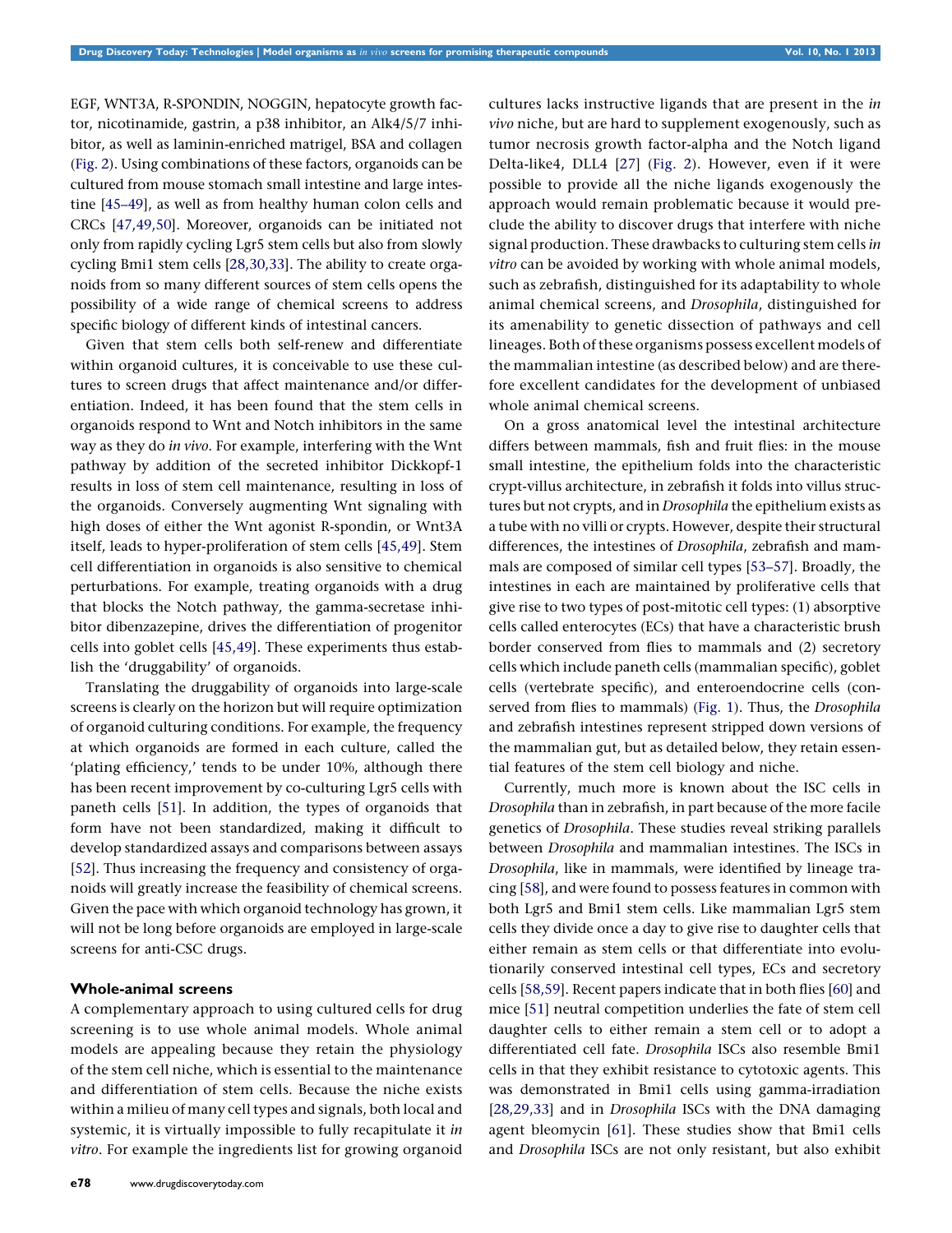compensatory growth to replace injured cells in the epithelium, such as Lgr5 cells in mammals and ECs in flies [[61,62](#page-8-0)]. Thus, the Drosophila ISCs resemble behaviors of both the Lgr5 'everyday cycling stem cells' as well as Bmi1 'reserve stem cells' of the mammalian intestine.

Drosophila ISCs are similar to their mammalian counterparts, not just on the cellular level but also molecularly. For example, Apc functions as a tumor suppressor in both flies and mammals. In flies, Apc loss drives stem cell hyper-proliferation [[63\]](#page-8-0), reminiscent of the growth of early adenomas due to loss of Apc heterozygosity in mammals [\[37\]](#page-7-0). Likewise, as in mammals, Notch is required for the specification of ECs. In the absence of Notch, differentiation of daughter cells is diverted from the EC fate to secretory fates: goblet cells in mammals and enteroendocrine cells in Drosophila [[58,59](#page-8-0)]. Interestingly, the role of Notch as a cell fate determinant may be easier to track in Drosophila than in mammals because it is required specifically for differentiation, whereas in mammals, Notch is required not only for differentiation but also for stem cell maintenance. Thus, in the absence of Notch, the stem cell lineage in mammals is lost altogether, whereas in Drosophila the stem cells continue dividing without differentiating, resulting in stem cell 'tumors.' These parallels, both molecular and cellular, indicate that the results of screens in Drosophila can have direct bearing on our understanding of the physiology of mammalian ISCs.

Although the genetics of the intestinal lineage are not as well defined in zebrafish, the zebrafish intestine clearly exhibits features in common with the mammalian intestine including reliance on Wnt and Notch signaling. For example, loss of Apc heterozygosity leads to spontaneously forming adenomas [[64](#page-8-0)], and loss of Notch signaling drives daughter cells to differentiate into goblet and other secretory cell fates [\[65\]](#page-8-0).

While much of the biology of the ISCs is conserved between Drosophila, zebrafish and mammals, the paneth cells that constitute the mammalian niche [[27](#page-7-0)] are absent in Drosophila and zebrafish. However, although the paneth cells are missing, key ligands that are expressed from the paneth niche in mammals have been identified in the microenvironment of Drosophila ISCs ([Fig.](#page-4-0) 2). For example, in mammals the paneth cells secrete WNT, DELTA and EGF, and in Drosophila these same three signals exist in the niche milieu: WNT and EGF ligands are supplied by the surrounding visceral muscle [[66,67\]](#page-8-0) and DELTA is expressed on the stem cell itself [[68](#page-8-0)]. Thus, screens in Drosophila and by extension zebrafish, have the ability to identify drugs that interfere with niche signal production and reception.

Similarities between the cellular make up and genetics of Drosophila and zebrafish ISCs with mammalian ISCs indicate that both would be good models for whole animal chemical screens. In the case of zebrafish, screening conditions are already well established for embryos and larvae [[69](#page-8-0)].

However, to take full advantage of these features it will be necessary to develop ISC tumor models with higher penetrance. For example, the zebrafish equivalent of  $Apc^{min}$  mice acquires spontaneous adenomas in only 11% of the fish examined [[64\]](#page-8-0). Similarly conditional over-expression of a transgenic human KRAS oncogene exhibited low penetrance, leading to tumors in only one-third of the examined fish. These technical problems will likely be overcome with improvements in transgene expression, leading to robust, highly screenable in vivo models of colorectal CSCs.

To date no large-scale chemical screens have been reported using adult Drosophila. However, in theory it should be possible to perform such screens because drugs can be mixed with fly food and fed to flies by a variety of techniques [[70](#page-8-0)]. Indeed, some small molecules have been shown to affect the proliferation and differentiation of Drosophila ISCs. For example, Ohlstein and Spradling [\[58\]](#page-8-0) showed that in feeding adults the Notch gamma-secretase inhibitor (DAPT) difluorophenylacetyl-alanyl-phenylglycine-t-butyl-ester phenocopied the genetic loss of Notch in ISCs, resulting in an increase of enteroendocrine cells at the expense of maintaining ECs, as well as the development of ISC 'tumors'. Similarly, Amcheslavsky et al. [[61](#page-8-0)] showed that feeding adult flies bleomycin and DSS produced drastic effects in the intestinal epithelium, leading to damage of the ECs and compensatory proliferation of the ISCs. These results are exciting because they demonstrate that the fly intestine can be used to identify and study the effects of drugs on both ISCs as well the ECs, a major constituent of the stem cell microenvironment.

Screening for drugs that block colorectal CSCs may soon be possible using organoids, zebrafish and Drosophila. Each system contributes unique advantages that complement the others. Organoids can be derived from human intestine and will probably be the model of choice for large-scale screens, as well as for personalized medicine using tissue directly from patients. However, because organoids rely on an artificial niche, screens with zebrafish and Drosophila will provide an opportunity to screen both stem cells and niche cells under more physiologically balanced conditions. Zebrafish embryos and larvae are already primed for large-scale screening, whereas screens in Drosophila adults will require a number of innovations.

## Concluding remarks

Recent papers [[6–8](#page-7-0)] establish the therapeutic relevance of CSC, showing that stem cell gene signatures can be used as a prognostic to predict the outcome of different CRCs. These findings will hopefully steer the discussion of colorectal CSCs away from arguments about the semantics of stemness to the biology of stemness that underlies the prognostic power of stem cell gene signatures. New advances in the study of ISCs in organoids, zebrafish and fruit flies are greatly advancing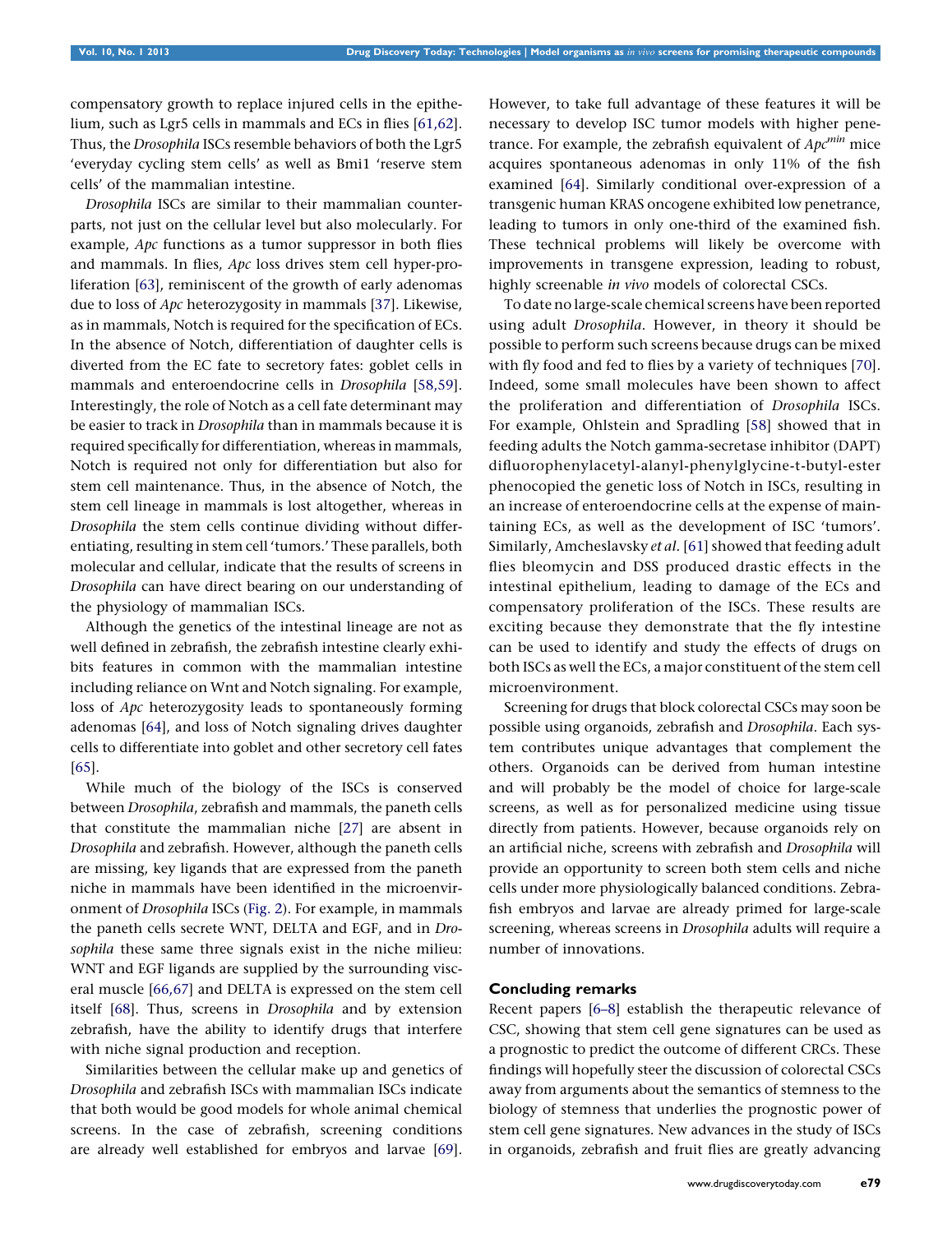<span id="page-7-0"></span>our understanding of the biology of CSCs and should pave the way to novel CSC drug discovery.

#### Acknowledgements

I thank Ralph Neumüller, Joppe Nieuwenhuis, Samantha Dettorre and Laura Quilter for discussions and critical comments on the manuscript, and Rebecca Spencer for teaching me how to illustrate in illustrator.

#### **References**

- 1 Siegel, R. et al. (2012) Cancer statistics, 2012. CA Cancer J. Clin. 62, 10–29
- 2 Kohne, C.H. and Lenz, H.J. (2009) Chemotherapy with targeted agents for the treatment of metastatic colorectal cancer. Oncologist 14, 478–488
- 3 Hollande, F. et al. (2010) The long road to colorectal cancer therapy: searching for the right signals. Drug Resist. Updat. 13, 44–56
- 4 Davies, E.J. et al. (2011) Origin and maintenance of the intestinal cancer stem cell. Mol. Carcinog. 50, 254–263
- 5 Clevers, H. (2011) The cancer stem cell: premises, promises and challenges. Nat. Med. 17, 313–319
- 6 Merlos-Suarez, A. et al. (2011) The intestinal stem cell signature identifies colorectal cancer stem cells and predicts disease relapse. Cell Stem Cell 8, 511–524
- 7 de Sousa, E.M.F. et al. (2011) Methylation of cancer-stem-cell-associated Wnt target genes predicts poor prognosis in colorectal cancer patients. Cell Stem Cell 9, 476–485
- 8 Dalerba, P. et al. (2011) Single-cell dissection of transcriptional heterogeneity in human colon tumors. Nat. Biotechnol. 29, 1120–1127
- 9 Vries, R.G. et al. (2010) Stem cells and cancer of the stomach and intestine. Mol. Oncol. 4, 373–384
- 10 Diehn, M. et al. (2009) Therapeutic implications of the cancer stem cell hypothesis. Semin. Radiat. Oncol. 19, 78–86
- 11 Park, C.Y. et al. (2009) Cancer stem cell-directed therapies: recent data from the laboratory and clinic. Mol. Ther. 17, 219–230
- 12 Ailles, L.E. and Weissman, I.L. (2007) Cancer stem cells in solid tumors. Curr. Opin. Biotechnol. 18, 460–466
- 13 Clarke, M.F. et al. (2006) Cancer stem cells perspectives on current status and future directions: AACR Workshop on cancer stem cells. Cancer Res. 66, 9339–9344
- 14 Hill, R.P. and Perris, R. (2007) Destemming' cancer stem cells. J. Natl. Cancer Inst. 99, 1435–1440
- 15 Quintana, E. et al. (2008) Efficient tumour formation by single human melanoma cells. Nature 456, 593–598
- 16 O'Brien, C.A. et al. (2007) A human colon cancer cell capable of initiating tumour growth in immunodeficient mice. Nature 445, 106–110
- 17 Ricci-Vitiani, L. et al. (2007) Identification and expansion of human coloncancer-initiating cells. Nature 445, 111–115
- 18 Dalerba, P. et al. (2007) Phenotypic characterization of human colorectal cancer stem cells. Proc. Natl. Acad. Sci. U. S. A. 104, 10158–10163
- 19 Vermeulen, L. et al. (2008) Single-cell cloning of colon cancer stem cells reveals a multi-lineage differentiation capacity. Proc. Natl. Acad. Sci. U. S. A. 105, 13427–13432
- 20 Van der Flier, L.G. et al. (2007) The intestinal Wnt/TCF signature. Gastroenterology 132, 628–632
- 21 Barker, N. et al. (2007) Identification of stem cells in small intestine and colon by marker gene Lgr5. Nature 449, 1003–1007
- 22 Sangiorgi, E. and Capecchi, M.R. (2008) Bmi1 is expressed in vivo in intestinal stem cells. Nat. Genet. 40, 915–920
- 23 Li, L. and Clevers, H. (2010) Coexistence of quiescent and active adult stem cells in mammals. Science 327, 542–545
- 24 de Lau, W. et al. (2011) Lgr5 homologues associate with Wnt receptors and mediate R-spondin signalling. Nature 476, 293–297
- 25 Cao, L. et al. (2011) BMI1 as a novel target for drug discovery in cancer. J. Cell. Biochem. 112, 2729–2741
- 26 van der Flier, L.G. and Clevers, H. (2009) Stem cells, self-renewal, and differentiation in the intestinal epithelium. Annu. Rev. Physiol. 71, 241–260
- 27 Sato, T. et al. (2011) Paneth cells constitute the niche for Lgr5 stem cells in intestinal crypts. Nature 469, 415–418
- 28 Takeda, N. et al. (2011) Interconversion between intestinal stem cell populations in distinct niches. Science 334, 1420–1424
- 29 Montgomery, R.K. et al. (2011) Mouse telomerase reverse transcriptase (mTert) expression marks slowly cycling intestinal stem cells. Proc. Natl. Acad. Sci. U. S. A. 108, 179–184
- 30 Tian, H. et al. (2011) A reserve stem cell population in small intestine renders Lgr5-positive cells dispensable. Nature 478, 255–259
- 31 Kosinski, C. et al. (2007) Gene expression patterns of human colon tops and basal crypts and BMP antagonists as intestinal stem cell niche factors. Proc. Natl. Acad. Sci. U. S. A. 104, 15418–15423
- 32 Mustata, R.C. et al. (2011) Lgr4 is required for Paneth cell differentiation and maintenance of intestinal stem cells ex vivo. EMBO Rep. 12, 558–564
- 33 Yan, K.S. et al. (2012) The intestinal stem cell markers Bmi1 and Lgr5 identify two functionally distinct populations. Proc. Natl. Acad. Sci. U. S. A. 109, 466–471
- 34 Carlone, D.L. and Breault, D.T. (2012) Tales from the crypt: the expanding role of slow cycling intestinal stem cells. Cell Stem Cell 10, 2–4
- 35 van Es, J.H. and Clevers, H. (2005) Notch and Wnt inhibitors as potential new drugs for intestinal neoplastic disease. Trends Mol. Med. 11, 496–502
- 36 Nakamura, T. et al. (2007) Crosstalk between Wnt and Notch signaling in intestinal epithelial cell fate decision. J. Gastroenterol. 42, 705–710
- 37 Fearon, E.R. and Vogelstein, B. (1990) A genetic model for colorectal tumorigenesis. Cell 61, 759–767
- 38 van Es, J.H. et al. (2005) Notch/gamma-secretase inhibition turns proliferative cells in intestinal crypts and adenomas into goblet cells. Nature 435, 959–963
- 39 Chen, B. et al.(2009) Small molecule-mediated disruption of Wnt-dependent signaling in tissue regeneration and cancer. Nat. Chem. Biol. 5, 100–107
- 40 Huang, S.M. et al. (2009) Tankyrase inhibition stabilizes axin and antagonizes Wnt signalling. Nature 461, 614–620
- 41 Menke, V. et al. (2010) Conversion of metaplastic Barrett's epithelium into post-mitotic goblet cells by gamma-secretase inhibition. Dis. Model. Mech. 3, 104–110
- 42 Gupta, P.B. et al. (2009) Identification of selective inhibitors of cancer stem cells by high-throughput screening. Cell 138, 645–659
- 43 Hirsch, H.A. et al. (2009) Metformin selectively targets cancer stem cells, and acts together with chemotherapy to block tumor growth and prolong remission. Cancer Res. 69, 7507–7511
- 44 Lander, A.D. et al. (2012) What does the concept of the stem cell niche really mean today? BMC Biol. 10, 19
- 45 Ootani, A. et al. (2009) Sustained in vitro intestinal epithelial culture within a Wnt-dependent stem cell niche. Nat. Med. 15, 701–706
- 46 Sato, T. et al. (2009) Single Lgr5 stem cells build crypt-villus structures in vitro without a mesenchymal niche. Nature 459, 262–265
- 47 Yui, S. et al. (2012) Functional engraftment of colon epithelium expanded in vitro from a single adult Lgr5(+) stem cell. Nat. Med. 18, 618–623
- 48 Barker, N. et al. (2010) Lgr5(+ve) stem cells drive self-renewal in the stomach and build long-lived gastric units in vitro. Cell Stem Cell 6, 25–36
- 49 Sato, T. et al. (2011) Long-term expansion of epithelial organoids from human colon, adenoma, adenocarcinoma, and Barrett's epithelium. Gastroenterology 141, 1762–1772
- 50 Jung, P. et al. (2011) Isolation and in vitro expansion of human colonic stem cells. Nat. Med. 17, 1225–1227
- 51 Snippert, H.J. et al. (2010) Intestinal crypt homeostasis results from neutral competition between symmetrically dividing Lgr5 stem cells. Cell 143, 134–144
- 52 Stelzner, M. et al. NIH intestinal stem cell consortium (2012) A nomenclature for intestinal in vitro cultures. Am. J. Physiol. Gastrointest. Liver. Physiol. 302, G1359–G1363
- 53 Faro, A. et al. (2009) Fishing for intestinal cancer models: unraveling gastrointestinal homeostasis and tumorigenesis in zebrafish. Zebrafish 6, 361–376
- 54 Casali, A. and Batlle, E. (2009) Intestinal stem cells in mammals and Drosophila. Cell Stem Cell 4, 124–127